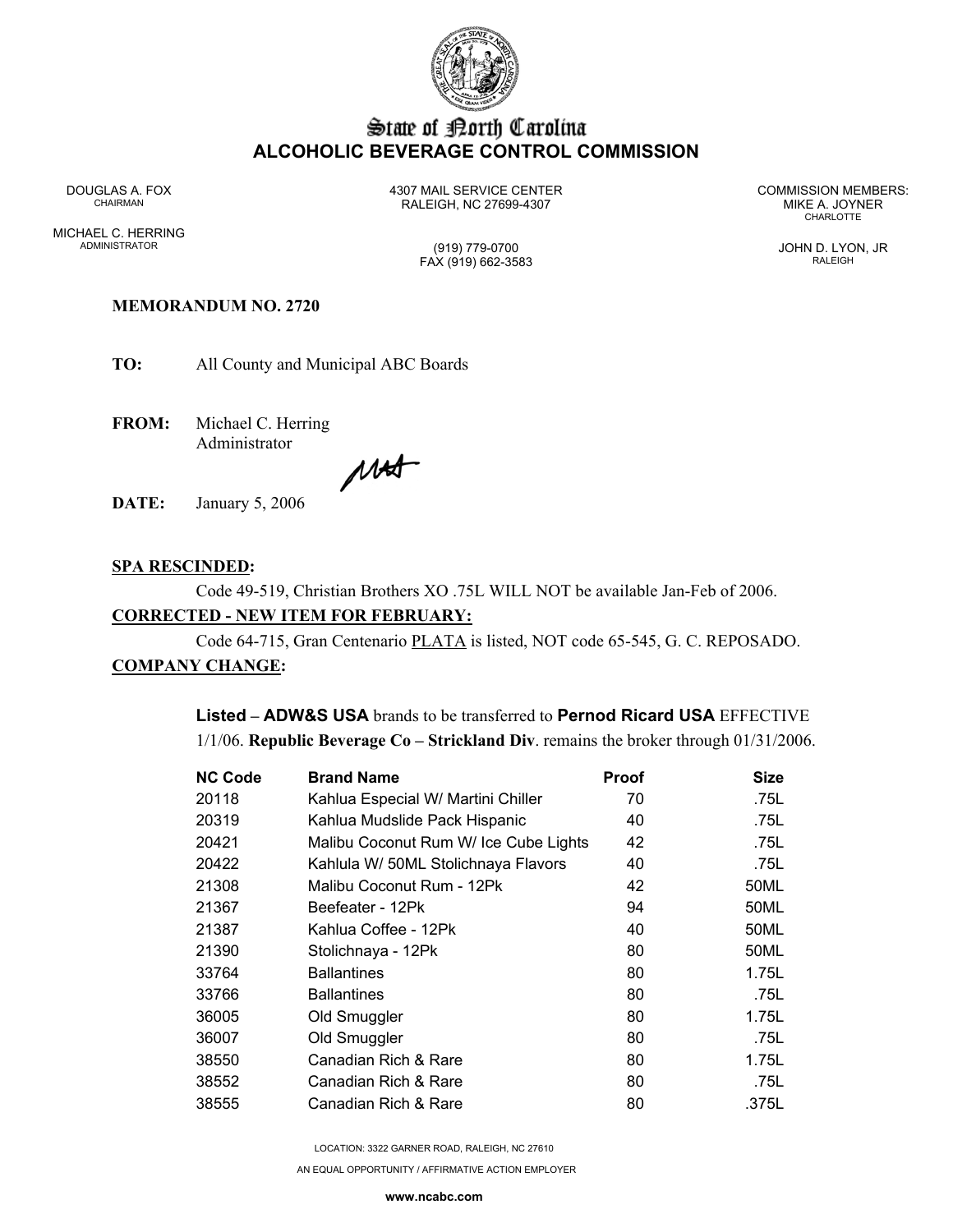Memorandum 2720 January 5, 2006 Page 2 of 4

## **Listed – ADW&S USA** brands to be transferred to **Pernod Ricard USA** EFFECTIVE 1/1/06. **Republic Beverage Co – Strickland Div**. remains the broker through 01/31/2006.

| <b>NC Code</b> | <b>Brand Name</b>            | <b>Proof</b> | <b>Size</b> |
|----------------|------------------------------|--------------|-------------|
| 42916          | <b>Beefeater</b>             | 94           | 1.75L       |
| 42918          | <b>Beefeater</b>             | 94           | .75L        |
| 42922          | <b>Beefeater</b>             | 94           | .375L       |
| 46570          | Stoli Cranberi               | 70           | .75L        |
| 46575          | Stoli Ohranj                 | 70           | 1.75L       |
| 46576          | Stoli Ohranj                 | 70           | .75L        |
| 46578          | Stoli Elit                   | 80           | .75L        |
| 46581          | Stolichnaya                  | 100          | .75L        |
| 46585          | Stoli Persik (Peach)         | 70           | .75L        |
| 46587          | Stoli Razberi                | 70           | 1.75L       |
| 46588          | Stoli Razberi                | 70           | .75L        |
| 46589          | Stoli Strasberi              | 70           | .75L        |
| 46590          | Stoli Razberi                | 70           | .375L       |
| 46591          | Stoli Vanil                  | 70           | 1.75L       |
| 46592          | Stoli Vanil                  | 70           | .75L        |
| 46594          | Stolichnaya                  | 80           | 1.75L       |
| 46595          | Stolichnaya                  | 80           | .75L        |
| 46599          | Stolichnaya                  | 80           | .375L       |
| 46602          | Stoli Citros                 | 70           | .75L        |
| 46608          | Stolichnaya Gold             | 80           | .75L        |
| 49315          | Malibu Coconut               | 42           | 1.75L       |
| 49316          | Malibu Coconut               | 42           | .75L        |
| 49317          | Malibu Coconut (PET)         | 42           | .75L        |
| 49318          | Malibu Coconut               | 42           | .375L       |
| 49363          | Malibu Mango                 | 42           | 1.75L       |
| 49364          | Malibu Mango                 | 42           | .75L        |
| 49365          | Malibu Mango (PET)           | 42           | .75L        |
| 49368          | <b>Malibu Pineapple</b>      | 42           | 1.75L       |
| 49369          | <b>Malibu Pineapple</b>      | 42           | .75L        |
| 49374          | <b>Malibu Passion Fruit</b>  | 42           | .75L        |
| 50775          | Azteca De Oro                | 80           | .75L        |
| 50780          | Don Pedro                    | 80           | .75L        |
| 50785          | Presidente                   | 80           | 1.75L       |
| 50786          | Presidente                   | 80           | .75L        |
| 51324          | Salignac VS                  | 80           | .75L        |
| 51607          | Kahlua RTD White Russian     | 25           | 1.75L       |
| 51621          | Kahlua RTD Mudslide          | 25           | 1.75L       |
| 51625          | Kahlua DTG Mudslide          | 10           | 200ML       |
| 51629          | Kahlua DTG B52               | 10           | 200ML       |
| 51630          | Kahlua DTG White Russian     | 10           | 200ML       |
| 51633          | Kahlua Vanilla White Russian | 10           | 200ML       |
| 54270          | <b>HW Apricot Brandy</b>     | 70           | .75L        |
| 54776          | <b>HW Blackberry Brandy</b>  | 70           | .75L        |
| 55850          | <b>HW Peach Brandy</b>       | 70           | .75L        |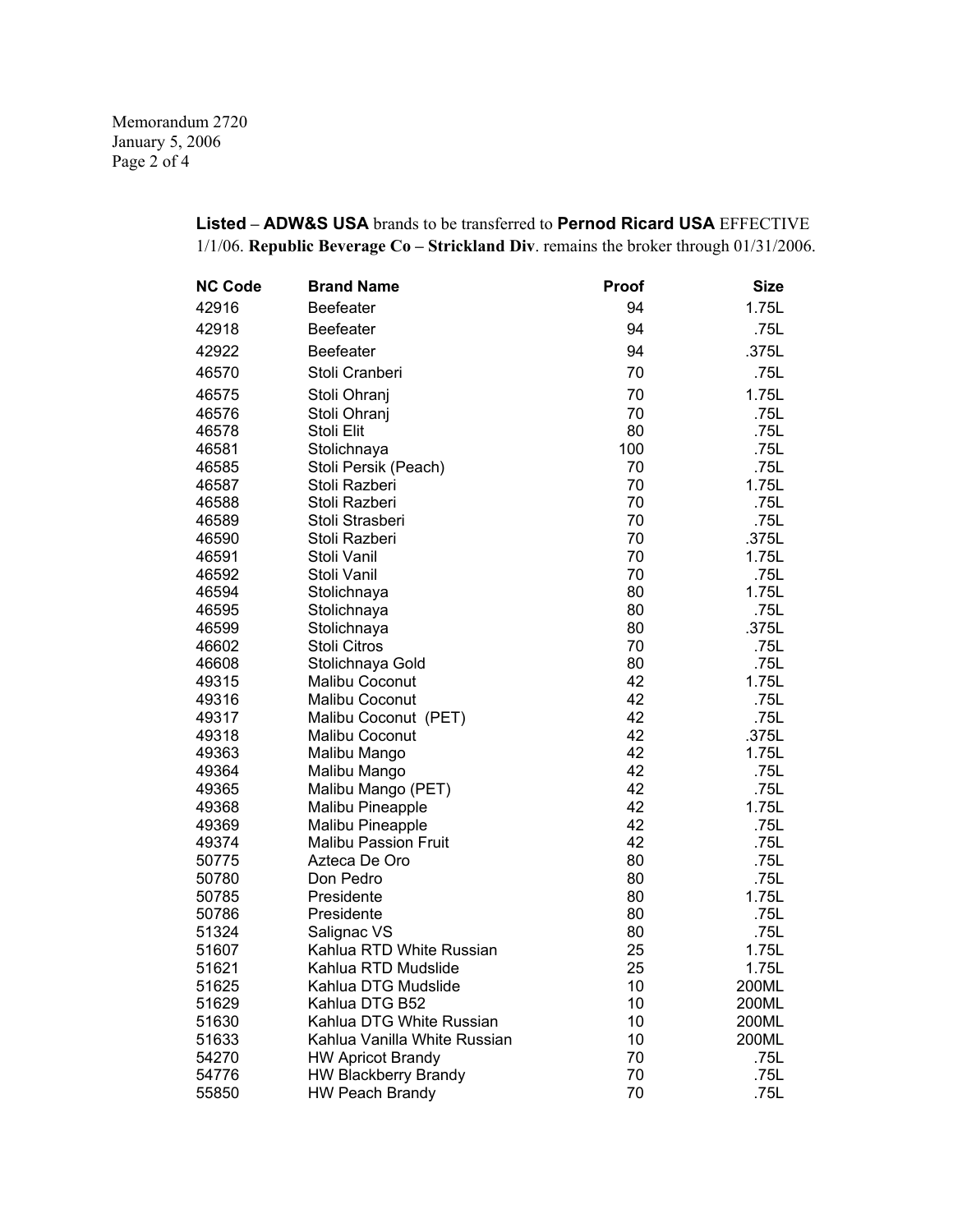Memorandum 2720 January 5, 2006 Page 3 of 4

## **Listed – ADW&S USA** brands to be transferred to **Pernod Ricard USA** EFFECTIVE 1/1/06. **Republic Beverage Co – Strickland Div**. remains the broker through 01/31/2006.

| <b>NC Code</b> | <b>Brand Name</b>             | Proof | <b>Size</b> |
|----------------|-------------------------------|-------|-------------|
| 58701          | <b>HW Sour Apple Schnapps</b> | 30    | .75L        |
| 60855          | <b>HW Butternips Schnapps</b> | 30    | .75L        |
| 60993          | <b>HW Peach Schnapps</b>      | 30    | .75L        |
| 61525          | <b>HW Peppermint Schnapps</b> | 60    | .75L        |
| 61843          | <b>HW Triple Sec</b>          | 30    | .75L        |
| 63154          | Kahlua Especial               | 70    | .75L        |
| 63156          | Kahlua                        | 40    | 1.75L       |
| 63157          | Kahlua                        | 40    | .75L        |
| 63160          | Kahlua                        | 40    | .375L       |
| 63213          | Tia Maria Coffee              | 53    | .75L        |
|                |                               |       |             |

**Special Orders** - **ADW&S USA** brands to be transferred to **Pernod Ricard USA**, EFFECTIVE 1/1/2006. **Republic Beverage Co – Strickland Div**. remains the broker through 01/31/2006.

| <b>NC Code</b> | <b>Brand Name</b>               | Proof | <b>Size</b> |
|----------------|---------------------------------|-------|-------------|
| 25488          | <b>Walker's Deluxe</b>          | 80    | 1.75L       |
| 25489          | <b>Walker's Deluxe</b>          | 80    | .75L        |
| 34415          | Glendronach                     | 80    | .75L        |
| 34416          | Scapa                           | 80    | .75L        |
| 34486          | Tormore Single Malt Scotch      | 80    | .75L        |
| 42913          | Wet By Beefeater                | 70    | .75L        |
| 46882          | Moskovskaya                     | 80    | .75L        |
| 49177          | Lemon Hart                      | 151   | .75L        |
| 50620          | Felipe II                       | 80    | .75L        |
| 50787          | Presidente Brandy               | 80    | .375L       |
| 50800          | Carlos I - 12 bottles per case  | 80    | .75L        |
| 50801          | Carlos I - 6 bottles per case   | 80    | .75L        |
| 51615          | Kahlua Toasted Almond           | 10    | 200ML       |
| 54269          | <b>HW Walker Apricot</b>        | 70    | 1.75L       |
| 55251          | <b>HW Cherry Brandy</b>         | 70    | .75L        |
| 56116          | <b>HW Coffee Brandy</b>         | 70    | .75L        |
| 56693          | <b>HW Sloe Gin</b>              | 60    | .75L        |
| 56695          | <b>HW Sloe Gin</b>              | 30    | .75L        |
| 58206          | <b>HW Amaretto</b>              | 50    | .75L        |
| 58213          | HW Amaretto & Cognac            | 50    | .75L        |
| 58522          | <b>HW Kirschwasser</b>          | 90    | .75L        |
| 59498          | HW Creme De Cacao Brown         | 30    | .75L        |
| 59693          | HW Creme De Cacao White         | 30    | .75L        |
| 59850          | <b>HW Creme De Menthe Green</b> | 30    | .75L        |
| 59853          | <b>HW Creme De Menthe</b>       | 30    | .75L        |
| 60040          | <b>HW Creme De Menthe White</b> | 30    | .75L        |
| 60248          | HW Fruja Mango                  | 30    | .75L        |
| 60251          | <b>HW Fruja Tangerine</b>       | 30    | .75L        |